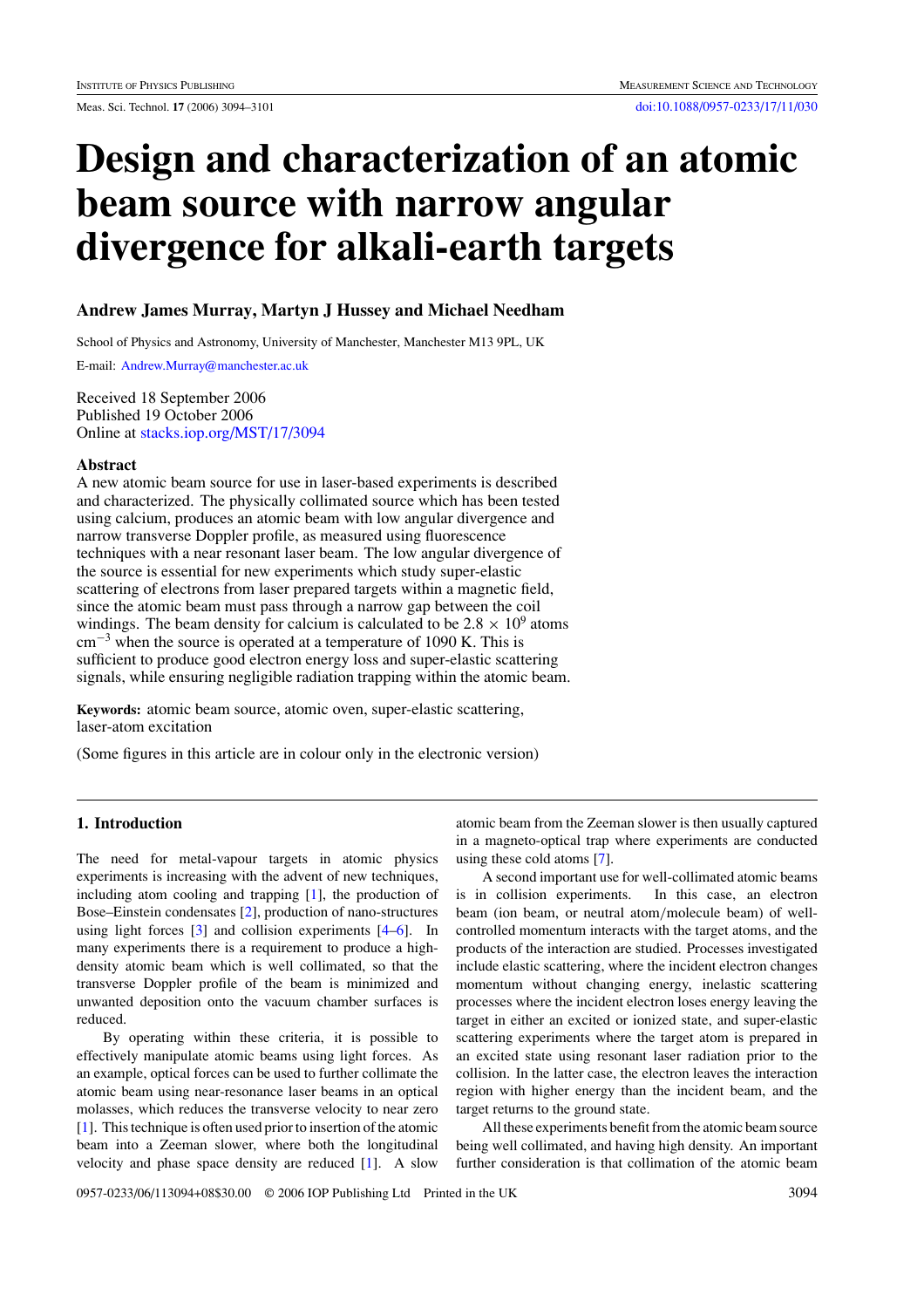substantially reduces contamination of the vacuum chamber, which can have severe detrimental effects on the experiment that is being performed [\[8\]](#page-7-0). In particular, atoms from the source may react with components inside the vacuum chamber so as to damage sensitive and expensive parts. It is therefore essential to reduce contamination to a minimum.

A further advantage arises during experiments which use narrow-band laser excitation. In these experiments, a resonant laser beam excites the atoms prior to measurement. The efficiency of excitation, and hence density of excited targets, depends on the relative frequency of the laser beam with respect to the atomic transition frequency. The laser frequency as seen by the atoms depends on their velocity component in the direction of the laser beam, giving rise to the Doppler shift. For transverse excitation, where the laser beam is directed orthogonal to the atomic beam, this shift is minimized by ensuring the target beam is well collimated, producing a greater proportion of atoms in the excited state.

It is also essential to collimate the target beam for new super-elastic scattering experiments being performed at Manchester. In these experiments, a Magnetic Angle Changing (MAC) device [\[9](#page-7-0), [10\]](#page-7-0) steers electrons into and out of the interaction region using a well-controlled magnetic field. The MAC coils are separated by a distance of 7 mm so that the magnetic field at the entrance to the electron detector and exit from the electron gun are zero. Hence the atomic beam profile must be much smaller than this gap so as to eliminate deposition on the surface of the coils. This is essential for low energy electron scattering experiments, since surface deposits may become charged by stray electrons, producing uncontrolled patch electrostatic fields that seriously disrupt the measurements.

Previous studies using alkali and alkali-earth metals as a target include super-elastic scattering and (e, 2e) ionization measurements at Manchester [\[8](#page-7-0), [11\]](#page-7-0), where the atoms were produced from an effusive source [\[12](#page-7-0)]. This source [\[12](#page-7-0)] produced a high density of atoms, but suffered from extremely poor collimation (∼30◦ angular spread) and so severely contaminated the spectrometer, damaging components during operation. As such, it could not be used in the present superelastic scattering experiments. Other studies using calcium as a target include electron impact experiments [\[13–18\]](#page-7-0), early super-elastic scattering experiments [\[19](#page-7-0)], photo-ionization studies using synchrotron radiation and pulsed laser photoionization studies [\[20–25](#page-7-0)]. Ross and Sontag [\[26\]](#page-7-0) extensively review different atomic beam sources, and so provide an invaluable resource for their design.

In this paper a new source is detailed. The source has been characterized using calcium; however, it is expected to deliver similar performance with other alkali-earth targets as the required operating temperature is highest for calcium. The severe deficits of the previous design detailed in [\[8](#page-7-0), [12\]](#page-7-0) have been eliminated, so that the beam is now well collimated using physical apertures and skimmers, and so does not contaminate the interior of the chamber. The new oven operates with a single heater element in contrast to the previous design, making this substantially cheaper to build, and is mounted on an adjustable table for accurate alignment to the interaction region. As such it is a significant advance on the previous source. Full CAD drawings of the oven and its mount are



Figure 1. The new atomic beam source, showing a charge of Ca in the crucible. For details, see the text.

available by contacting the authors. The constant current supply which drives the heater element is also described here, allowing a complete system to be constructed. CAD drawings of the PCB layouts are also available.

#### **2. Design of the atomic beam source**

A scaled drawing of the new oven is shown in figure 1. The assembly mounts on an adjustable stand (A) which connects directly to the spectrometer baseplate. The lower mounting plate is 'L' shaped to allow a turntable to pass below the base-plate. Four 20 mm diameter pillars secure the topplate to the base-plate as shown. The oven mounting yoke (B) is secured to the base-plate (A) via adjusting screws (C) which have a single point contact through ruby balls onto which these screws locate. Four non-magnetic springs (D) constructed from beryllium–copper [\[27\]](#page-7-0) ensure that the yoke (B) remains in contact with the base-plate via the adjustment screws (C) while the oven is aligned to the interaction region. Upon alignment, locking screws (E) are engaged to ensure the complete mount is secured.

The oven assembly is constructed between two face-plates (F) which are fixed to the yoke (B) using 2 mm diameter A4 grade stainless steel fixing screws. This allows the complete oven assembly to be removed from the mounting plates for maintenance, while ensuring that the position of the oven can be re-established. The face-plates (F) are separated by three stainless steel rods (G) which minimizes thermal contact.

The oven consists of four concentric heat shielding cylinders (H) constructed from 310 grade stainless steel. The heat shields are separated by 2 mm OD thin walled ground ceramic rods (I) accurately spaced apart by locating the rods into guide holes drilled through the face-plates (F). The use of thin walled ceramics ensures minimum thermal contact between the heat shields, while ensuring they are equally spaced apart. The heat shields are 4 mm shorter than the distance between the face-plates (F) to eliminate thermal contact with these plates.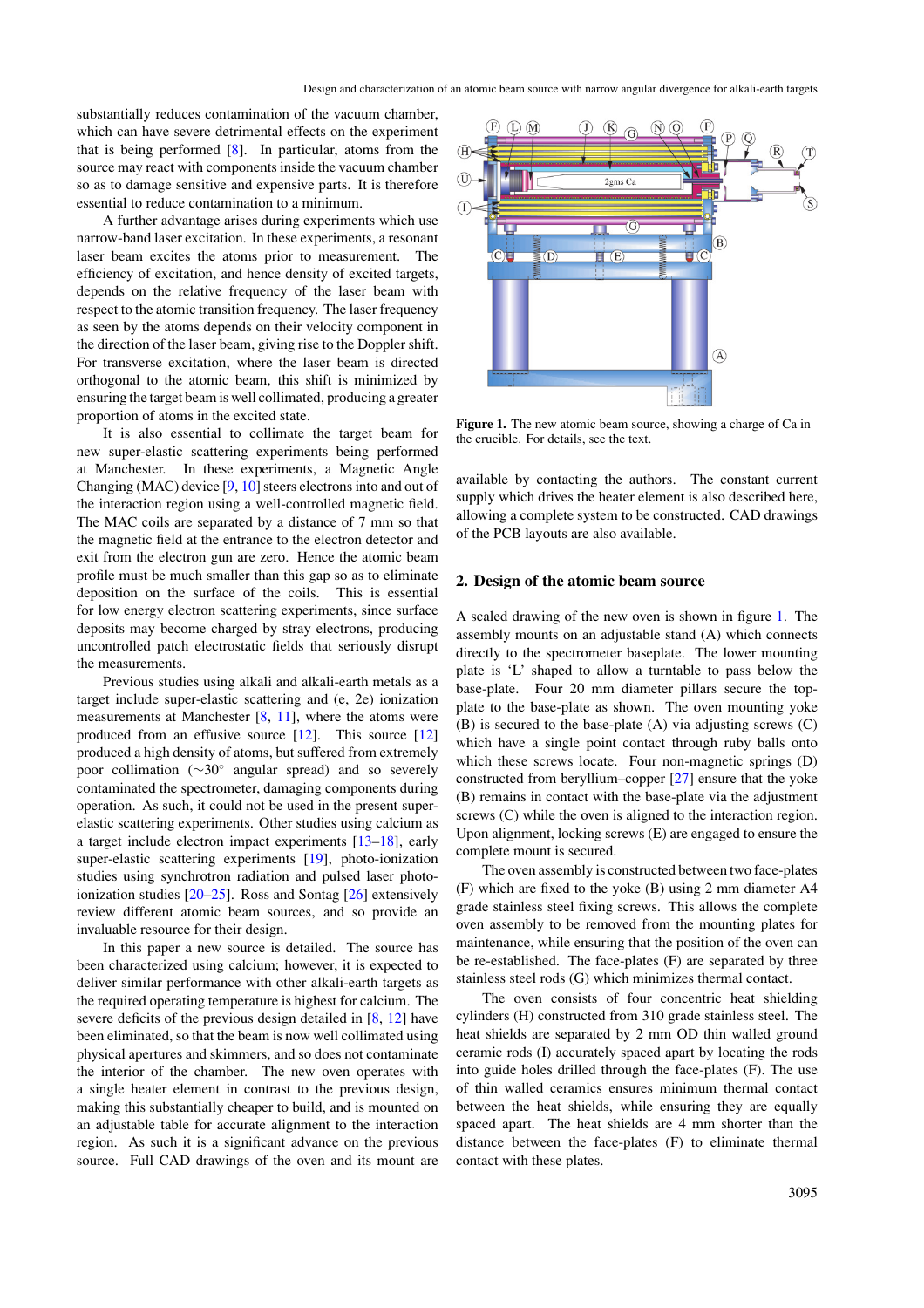#### <span id="page-2-0"></span>A J Murray *et al*

The oven heater (J) is constructed from an oxygen free copper jacket, around which 3.2 m of 1 mm diameter thermocoax [\[28\]](#page-7-0) is wound in a spiral configuration. The heater spiral changes pitch at the nozzle end of the copper jacket, so that an increased length of heater can be wound at this end. This ensures that the nozzle is slightly hotter than the body of the oven. The thermo-coax is terminated at the nozzle end of the oven using a ceramic mounted copper junction clamp exterior to the oven assembly.

The oven crucible  $(K)$  is constructed from 310 grade stainless steel with an internal diameter and length that allows a 1–2 gram ampoule of high purity material to be installed. This new design allows the ampoule to be inserted into the oven after the neck has been broken off, the filling being carried out under argon. The crucible is then closed using the screw (L) which pushes the seal (M) onto the internal knife edge of the crucible (not shown).

The seal (M) is constructed from 310 grade stainless steel rather than copper, as is usually used for alkali metals. This is found to be necessary from previous experience [\[8\]](#page-7-0), since alkali-earth targets such as calcium react vigorously with copper when hot, rapidly destroying the seal. Alkali-earth targets sublime directly to the vapour phase and so remain solid inside the crucible during operation, and the metal to metal seal has been found to be effective in ensuring that the oven does not leak during operation.

The output from the crucible is delivered through a 2 mm OD molybdenum nozzle (N) which is press fitted into the crucible (K). An oxygen free copper cylinder (O) is inserted between the heater orifice and the nozzle to ensure good thermal contact to the nozzle. This technique allows nozzles of different diameters to be used, by re-machining the heat coupling cylinder (O) to fit.

Physical collimation of the oven is achieved using the assembly (P) to (S). A heat shield (P) is fitted inside the skimmer assembly (Q) so that radiation from the heater (J) to the collimator is reduced. The assembly (Q) has a 6 mm diameter skimmer at its exit to reduce the flux of atoms that enter the collimation chamber (R). A constantan aperture (S) is fitted centrally onto the collimation chamber (R) as shown. This aperture is constructed from 0.1 mm thick sheet, and is spot-welded to the front face of the chamber. A heater (T) consisting of two loops of thermo-coax can be wound onto the chamber exit so as to keep the aperture (S) at an elevated temperature (this was not found to be necessary using calcium as the target).

The crucible (K) can be removed from the oven assembly by undoing the screw-bolt (U) from the back face-plate, then withdrawing the crucible from the heater. This ensures that the assembly remains aligned to the interaction region should refilling be necessary.

The collimation factor of the beam source is dictated by the internal diameter of the nozzle (N), the diameter of the output aperture (S) and the distance between the exit of the nozzle and the aperture (S), as long as the region between the nozzle and aperture does not fill with vapour from the target gas. Tests on this source over several months have shown that the collimation*/*skimmer assembly acts as an effective beam dump for unwanted vapour, ensuring that the collimation factor is as expected under these conditions.



**Figure 2.** The new vacuum chamber showing the position of the new beam source with respect to the electron gun, electron analyser and MAC coils for use in super-elastic scattering studies. A cold trap opposite the oven is not shown, and a 50 mm diameter *f* 2 lens which collects light from the interaction region between the MAC coils is also not shown.

Alignment of the source to the interaction region is facilitated by replacing the crucible with an assembly of equivalent diameter in which a visible laser diode is secured. The laser diode assembly has an output aperture of 1 mm so that the laser beam can be accurately directed through the collimation aperture (S). The oven alignment is then carried out by adjusting the alignment screws (C) so that the laser beam emanating from the oven passes through the interaction region for the experiment. The laser assembly is then removed and the crucible replaced.

# **3. Constant current drive electronics for the heater supply**

It has been found previously  $[8]$  $[8]$  that atomic beam sources of this kind can be effectively maintained at a constant temperature within the vacuum chamber by employing a constant current supply, rather than using more complex feedback temperature control systems. This considerably reduces the cost of construction. Temperature monitoring is achieved using two type 'K' thermocouples [\[28\]](#page-7-0) wound onto the ends of the heater spiral of the copper heater jacket (J), and are brought away from the oven to terminate in shielded LEMO plugs for ease of use.

All connections to the oven are through electrical feedthroughs located on the top flange of the vacuum chamber, to which all internal parts of the spectrometer are secured, as shown in figure 2. In this figure, the spectrometer is shown with the oven source installed onto the base-plate. An electron gun is also secured to this plate, whereas an electron analyser rotates on a turntable around the interaction region. The figure shows the location of the MAC coils through which the atomic and electron beams must pass. A laser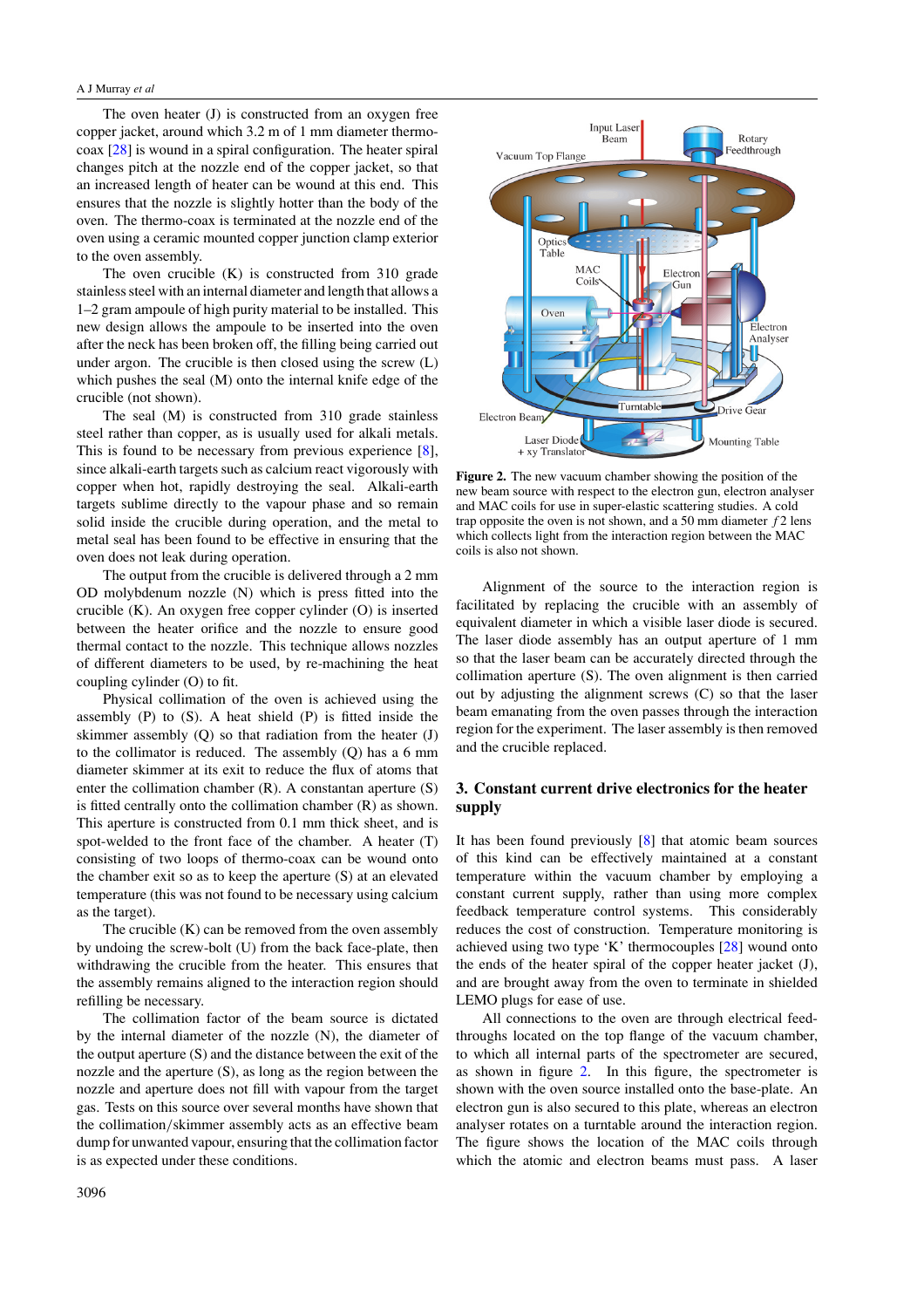

**Figure 3.** The 1 A constant current supply which has a compliance voltage of  $325$  V<sub>dc</sub>. For details, see the text.

beam is also shown passing through the interaction region so as to perform fluorescence measurements (section 4), and to allow super-elastic scattering studies. A 650 nm diode laser located underneath the base-plate is used to align the input laser beam onto the interaction region by providing a tracer beam through the input window. A stainless steel liquid nitrogen cooled cold trap [\[29](#page-7-0)] (not shown) is placed opposite the oven so as to collect vapour which has passed through the interaction region. A 50 mm diameter *f* 2 lens (not shown) collects fluorescence from the interaction region. This lens images the interaction region through a vacuum window onto a photodiode located outside the chamber, so as to measure fluorescence and Doppler profiles of the atomic beam.

The constant current supply that feeds the heater for the oven uses a high power MOSFET to pass controlled current through the heater load, as shown in figure 3. The dc supply to the MOSFET is set to ensure sufficient current can be delivered to the load, while maintaining the transistor within a linear operating regime. In practice, the crucible is heated to  $∼1100$  K using a current of 0.45 A. The total length of thermo-coax wound onto the copper heater jacket is 3180 mm, which has a resistance of 275  $\Omega$  when hot (270  $\Omega$  when cold). The potential across the heater is therefore 120 V for a power delivery of 53 W.

The supply uses a simple pass controller (B) to establish constant current into the load. MOSFET Q1 acts as the pass transistor and is secured onto a fan-cooled heat-sink to ensure thermal dissipation during operation. The oven heater load connects via a 1.5 A fast-blow fuse directly between the dc supply and the drain of Q1. A 1  $\Omega$  25 W resistor between the source of Q1 and 0 V (earth) provides negative feedback to amplifier A5, so as to ensure the current passing through the drain (and hence the source) is held constant. The current is adjusted by applying a control voltage to the input of A5 using the low voltage control circuitry  $(A)$ , so that 1  $V_{dc}$  on the input passes 1 A through the heater. The additional circuitry around Q1 ensures protection of the device should failure of the power supply or load occur. Two front panel mounted liquid crystal meters provide information on the current and voltage supplied to the heater, as shown in circuitry (C) of the figure.

Safeguards are provided by circuitry (D) in the figure, which ensures that the high voltage supply cannot be turned on or off unless the output voltage has been set near zero, at which time relay R1 can be switched. R1 engages the mains supply to the transformer which provides the unregulated dc supply to the load. The low voltage  $\pm 15$  V<sub>dc</sub> supplies are provided by standard circuitry, and are engaged upon switching the front panel mains switch S1 on.

The output of the constant current supply is connected via a 3-terminal high voltage LEMO connector using shielded twin-core cable to deliver current via the spectrometer feedthrough. All connections within the spectrometer are also fully shielded and use PTFE coated wire. Full details of the supply can be obtained from the authors.

## **4. Characterization of the atomic beam**

The source presented here is required to deliver high flux with narrow angular spread, while ensuring radiation trapping is minimized. To measure the atomic beam characteristics, a near resonant laser beam at ~423 nm is directed through the interaction region (figure 2). Fluorescence is then the interaction region (figure  $2$ ). monitored using a 50 mm diameter lens located 175 mm from the interaction region, which images the fluorescence onto an amplified photo-diode located external to the vacuum chamber. The fluorescence is collected orthogonal to both the atomic beam and laser beam, so that the Doppler profile and fluorescence characteristics of the ensemble can be determined.

Several characteristics of the atomic beam can be established. By changing the temperature of the oven, the intensity of emitted radiation can be monitored to establish the relative change in density of the beam. The effects of radiation trapping of light within the beam can also be established by monitoring the polarization characteristics of this light. The angular spread of the atomic beam is easily viewed using these techniques, and the frequency line width of the atomic beam estimated by scanning the laser wavelength through resonance. This process allows any residual background gas from the oven to be monitored, which shows up as fluorescence not related to the main atomic beam as the wavelength is changed.

By measuring these parameters, the absolute density of atoms emitted from the source can be determined. This requires the excited state population due to laser excitation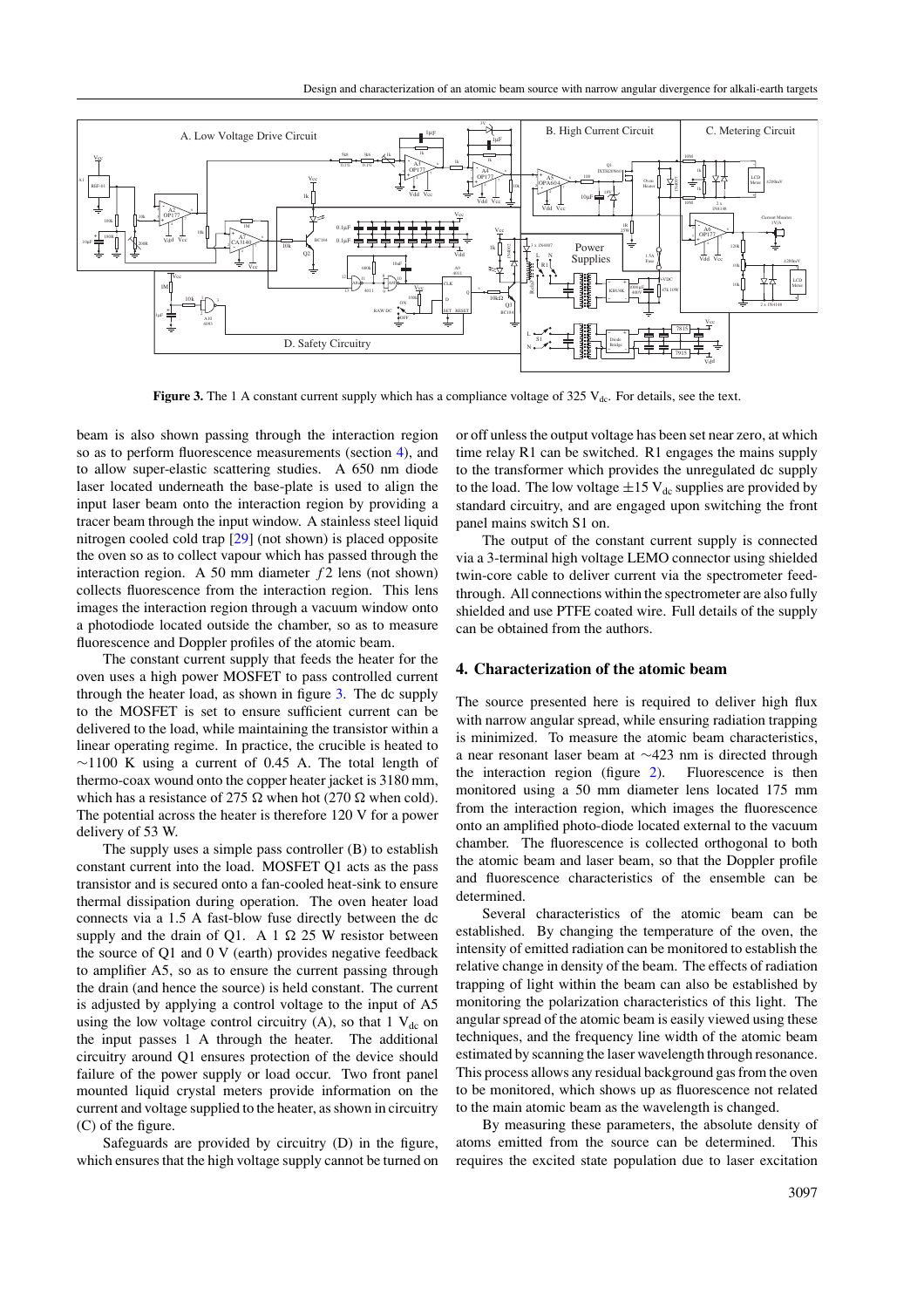<span id="page-4-0"></span>to be known, which is estimated using an existing quantum electro-dynamic (QED) model [\[11\]](#page-7-0). The model includes effects due to the input laser intensity, the lifetime of the state, the polarization of the radiation and the detuning of the beam.

#### *4.1. Collimation of the atomic beam*

The collimation of the atomic beam was established using two methods. Firstly, an image of the interaction region produced by the 50 mm diameter lens was measured, and the magnification of the lens used to determine the size of the atomic beam illuminated by the laser beam. These images indicated that the atomic beam was ∼2 mm in diameter at the interaction region.

A more direct measurement was possible after the oven had been operating for several days. In this case, calcium deposited onto the cold trap located a distance of 220 mm from the interaction region produced a clearly defined spot of diameter 9–10 mm. Since the molybdenum output nozzle of the source had an internal diameter of 1.4 mm and the collimating aperture was 1 mm, the angular divergence of the beam was then estimated as  $\pm 1.3^\circ$ , producing a beam of diameter 2.1 mm at the interaction region. This is consistent with the fluorescence imaging measurements, confirming that the source produced a highly collimated atomic beam as required.

#### *4.2. Fluorescence studies as a function of temperature*

For illumination of the atoms by a resonant laser beam of constant intensity, the fluorescence viewed by the collecting lens provides a direct measure of the density of atoms in the interaction region. This relationship holds only if radiation trapping within the atomic beam is insignificant, and so it is necessary to measure the polarization of the emitted fluorescence to ascertain these effects. Details of radiation trapping measurements are given below.

Fluorescence measurements were carried out by heating the oven to 1100 K, and then letting the oven slowly cool by gradually reducing the heater current. From these studies the fluorescence intensity (which is directly proportional to the beam density) was found to increase exponentially with temperature, the increase being an order of magnitude for each 127 K increase in temperature. This type of density variation is typical for this type of effusive source  $[26]$  $[26]$ . The oven temperature was maintained below 1100 K to ensure that the calcium remained in a solid form throughout the measurements.

#### *4.3. Measurement of radiation trapping in the beam*

The density of the atomic beam can critically effect many experiments such as super-elastic scattering studies from laser excited atoms, if it is sufficiently high to trap radiation within the beam. This *radiation trapping* process [\[30](#page-7-0), [31](#page-7-0)] is particularly severe if the transition excited by the laser involves the ground state. Radiation trapping effectively *increases* the measured lifetime of the state, and depolarizes the observed radiation. This process occurs when atoms in the ground state capture a photon emitted from a nearby excited atom undergoing relaxation, before the photon can escape the interaction region. As the density of ground-state atoms increases, the probability of re-absorption and delay in emission from the interaction region also increases. The polarization of emitted fluorescence *decreases* with radiation trapping, since the trapping atoms may re-emit the absorbed photon in a different direction, with a different polarization state. In the limits of severe radiation trapping, the measured lifetime of the state increases to many times the natural lifetime, and the degree of polarization of the scattered radiation reduces to zero.

Super-elastic scattering measurements are particularly sensitive to radiation trapping, as the parameters which are measured depend critically on the polarization of the light exciting the transition. As such, it is essential to ensure that these effects are minimized, while producing a beam density high enough for the experiments to be viable.

To establish the effects of radiation trapping from this source, a linearly polarized laser beam was directed through the interaction region with the laser polarization vector pointing along the atomic beam direction, so as to maximize fluorescence collected by the lens. The polarization of the emitted light was then determined by rotating an analysing polarizer (extinction ratio 1:10<sup>5</sup>) through multiples of  $2\pi$ . These measurements were conducted at a temperature of 1090 K, resulting in a degree of polarization  $P_1 = 99.8\%$  $\pm$  0.04%. At this and lower oven temperatures the effects of radiation trapping can therefore be neglected. This is principally due to the high collimation factor of the beam, resulting in very low background vapour outside the target beam in the direction of the collecting lens.

#### *4.4. Measurement of the line-width*

An important factor for laser interaction studies is the linewidth of fluorescence from the atomic beam. This line-width is given by three factors: the natural line-width given by the spontaneous emission rate, the line-width due to resonant laser radiation interactions (power broadening), and the Doppler width which is given by the physical properties of the atomic beam. The natural line-width for the  $4^1 P_1 \xrightarrow{423 \text{ nm}} 4^1 S_0$ decay transition in calcium is 34.6 MHz, resulting from a spontaneous decay rate of 4.6 ns. The Doppler width is determined from the divergence of the atomic beam, and the velocity component perpendicular to the laser beam of the beam flux. Power broadening due to the laser intensity depends on the Rabi frequency, which determines the absorption and stimulated emission rates under the influence of laser radiation.

For a simple atomic system such as calcium, it is possible to model the laser interaction accurately using rate equations. This model has been detailed in  $[11]$  $[11]$ , where it is shown that the normalized steady state population of the upper excited state may be written as follows:

$$
\rho_{22} = \frac{4\eta^2 I_{\text{Las}}}{8\eta^2 I_{\text{Las}} + \Gamma_2^2 + 4\delta^2}.
$$
\n(1)

Here  $I_{\text{Las}}$  is the intensity of the laser beam measured in mW mm<sup>-2</sup>,  $\Gamma_2 = 2.174 \times 10^8$  rad s<sup>-1</sup> is the natural decay rate,  $\eta = 9.95 \times 10^7$  is a constant (see [\[11\]](#page-7-0)) and  $\delta$  is the detuning from resonance of the radiation as seen by the atoms.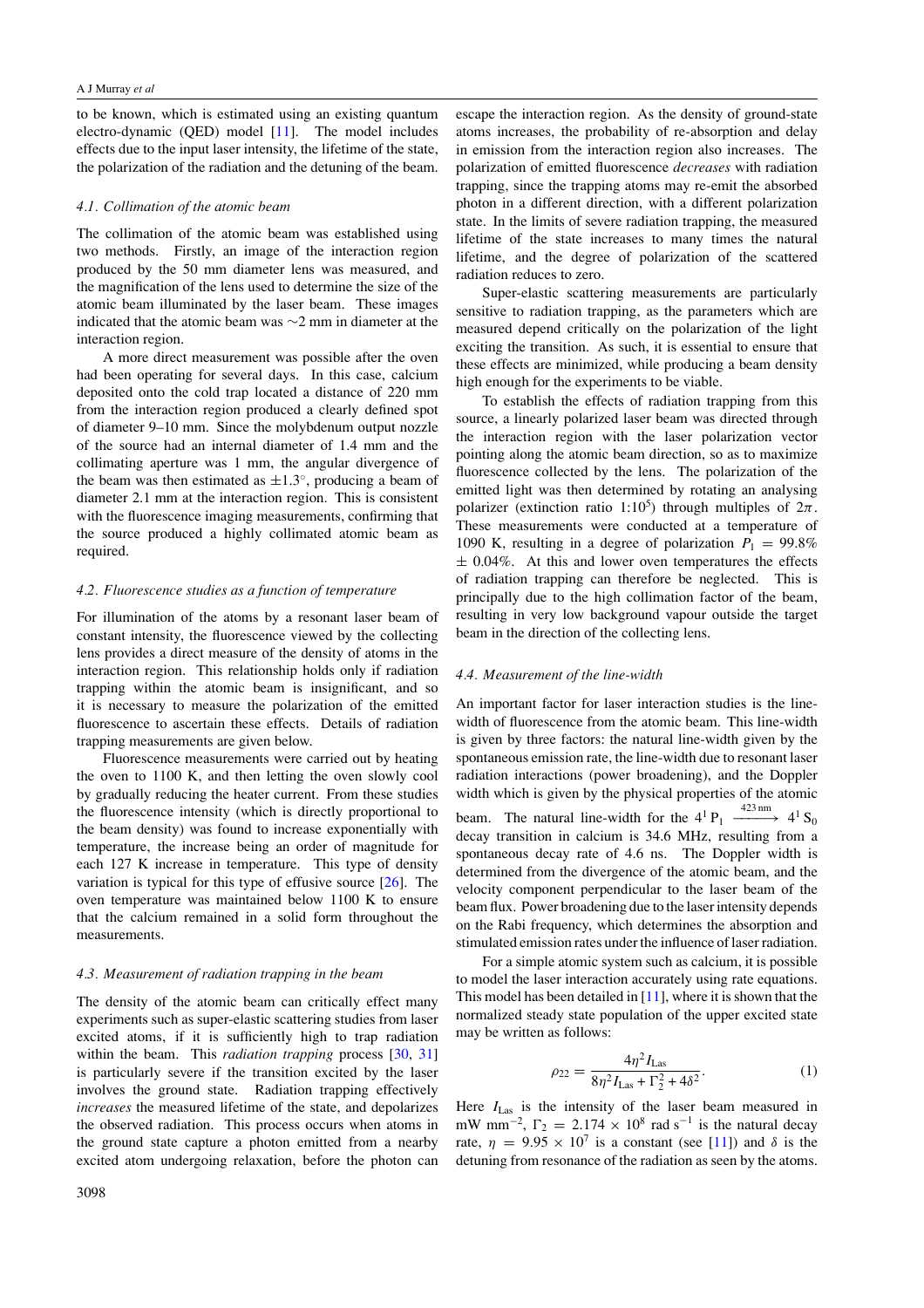

**Figure 4.** Measurement of the line profile of the fluorescence from the atomic beam as a function of laser frequency from resonance, normalized to unity on resonance. The input laser power was 1 mW for these studies, and a Voigt profile has been fitted to the data to ascertain a Doppler width of 38 MHz. For details, see the text.

For laser radiation of fixed polarization and direction, the intensity of fluorescence collected by the lens is directly proportional to  $\rho_{22}$ , and can be measured as a function of laser frequency. Equation [\(1\)](#page-4-0) describes the excited state population without Doppler detuning, and yields a Lorentzian line-shape which broadens with increasing laser intensity. The effects of the Doppler profile can be incorporated by integrating the resulting fluorescence signal over the geometry of the atomic and laser beams. This yields a line-shape described by a Voigt profile  $V(\delta)$ , produced from the convolution of the Doppler profile with a Lorentzian:

$$
V(\delta) = \frac{1}{\sigma_D \sqrt{\pi}} \int_{-\infty}^{+\infty} \rho_{22} (\delta - \omega) \exp\left(-\frac{\omega^2}{\sigma_D^2}\right) d\omega \qquad (2)
$$

where  $\sigma_D$  is the line-width associated with the Doppler profile. The Voigt profile does not have a simple analytic form, and so must be fitted numerically to experimental data.

To ascertain the line-width of the fluorescence, the laser beam intensity was reduced to <sup>∼</sup><sup>280</sup> *<sup>µ</sup>*W mm−<sup>2</sup> (laser power 1 mW into the vacuum chamber) and the fluorescence collected by the 50 mm diameter lens was measured as a function of laser detuning. The laser frequency shift was monitored using a 300 MHz Fabry–Perot interferometer, so as to accurately determine the relative frequency of the laser beam.

Figure 4 shows the result of these studies as a function of detuning from resonance. Voigt profiles with different  $\sigma_D$ were generated from equation (3), and the variances between the experimental data and different profiles were compared. The variance was found to be a minimum for a profile which had a Doppler profile with  $\sigma_D = 38$  MHz. The FWHM for the Voigt profile was then 67 MHz.

The Doppler width evaluated from the Voigt profile agrees well with that estimated from the geometry of the atomic beam produced from the oven, where it is found that the angular divergence of the atomic beam is  $\pm 1.3^\circ$ . The Doppler shift estimated from the Maxwell–Boltzmann distribution is then given by  $\delta_D = \pm 20$  MHz, in close agreement with the 38 MHz FWHM derived above.

In practice the experiment is operated with an input laser power of 70 mW–100 mW, rather than the 1 mW used in the above experiments, so as to maximize the upper state population. In this case power broadening dominates the interaction, and the FWHM of the Voigt profile is found to broaden to 250 MHz. This is as expected from the dominance of power broadening compared to the Doppler profile and natural line-width.

## *4.5. Measurement of the beam density as estimated from the fluorescence*

The experimental data presented above show that the model for the laser atom interaction provides an accurate assessment of the excited state population. Tests of radiation trapping in the beam indicate that this effect is also negligible, and so it becomes possible to estimate the atomic beam density in the interaction region directly from the fluorescence collected by the lens which is imaged onto the photodiode.

To carry out these measurements it is necessary to establish the fraction of total fluorescence collected by the lens to determine the relative population of excited atoms throughout the interaction region, and to calibrate the photodiode. The fraction of light collected by the lens can be determined from the fluorescence radiation profile, which depends on the direction of the laser polarization vector exciting the ensemble. Since radiation trapping is negligible, light emerging from atoms excited with linearly polarized radiation is emitted as a dipole radiation pattern. In these experiments, the input laser polarization vector was set linear, and was rotated to maximize the fluorescence collected by the lens.

To calculate the power radiated by the atoms which is collected by the lens and transmitted to the photodiode, it is necessary to numerically integrate the intensity from the radiating Dipole over the area of the lens situated a distance  $d = 175$  mm from the interaction region. Allowing for reflection losses at the lens and window, the total power measured by the photodiode*/*amplifier outside the vacuum chamber was calculated to be  $P_{\text{PD}} = 0.013 P_{\text{tot}}$ .

The photodiode was calibrated using an attenuated laser beam operating at 422.6856 nm, by comparing the signal to that from a calibrated power meter. At a temperature of 1090 K, the radiated power delivered to the photodiode was found to be  $P_{\text{PD}} = 9.6 \mu W$ , and so the total power emitted by the excited ensemble in the interaction region was  $P_{\text{tot}} = 740 \ \mu \text{W}.$ 

The final step in estimating the atomic beam density was to establish the average excited state population in the interaction region. It is assumed that the density of atoms in the atomic beam is uniform, and that the laser beam has a Gaussian intensity profile (TEM $_{00}$  mode) with a total input power at the interaction region of *P*in mW, and has a diameter  $R \sim 1$  mm at the interaction region. The intensity of the laser beam is then given by

$$
I_{\text{Las}}(r) = 1.30 P_{\text{in}} \exp\left(-\frac{r^2}{r_0^2}\right) \text{ mW mm}^{-2} \tag{3}
$$

Figure [5](#page-6-0) shows the geometry of the interaction region considered cylindrical as defined by the laser beam, and which has a height  $L = 2$  mm defined by the atomic beam. The profile of the atomic beam is set by the oven apertures located a distance  $D = 45$  mm from the interaction region, vielding a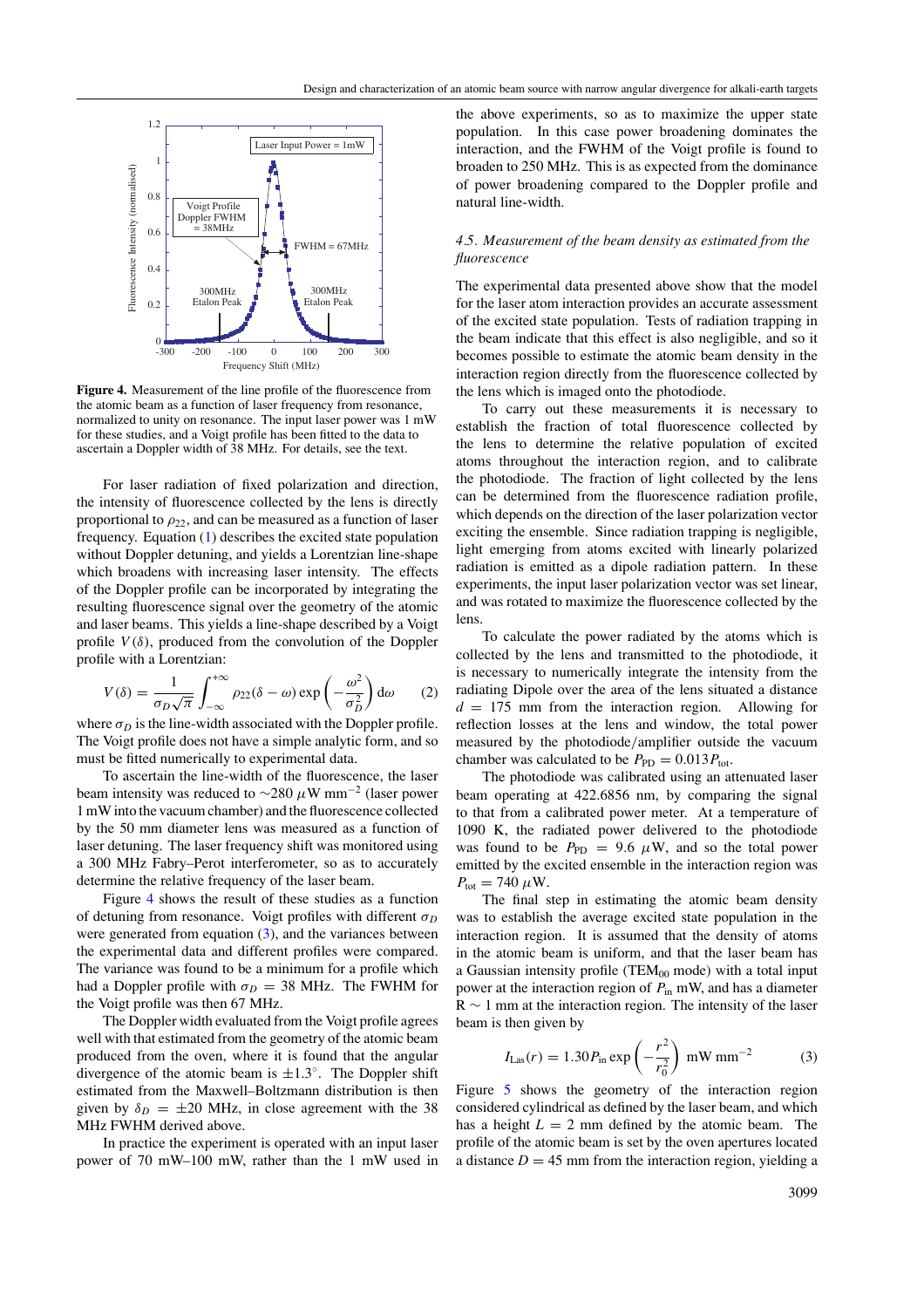<span id="page-6-0"></span>

**Figure 5.** The interaction region defined by the input laser beam (assumed cylindrical) that has a Gaussian  $TEM_{00}$  intensity profile. The atomic beam emanating from the source a distance *D* from the centre of the interaction region has an angular extent of  $\theta_{\text{max}} =$ ±1.3◦. The cylindrical geometry used for integration is shown.



**Figure 6.** The calculated normalized average excited state population  $\rho_{22}$  as a function of laser power at the interaction region. The result is compared to that when all atoms in the interaction region are in resonance with the laser beam. The averaged population rises more slowly with incident laser power and reaches a smaller final value at 100 mW input power. For details of the calculation, see the text.

maximum angular spread of the atomic beam of  $\pm 1.3^\circ$ . The origin (0,0,0) is set at the centre of the interaction region.

By considering the Doppler detuning due to different atomic velocities in the interaction region, it may be shown that the upper state population  $\rho_{22}(r, \varphi, z)$  is given by

$$
\rho_{22}(r, \varphi, z) = \frac{5.20\eta^2 P_{\text{in}} \exp\left(-\frac{r^2}{r_0^2}\right)}{10.4\eta^2 P_{\text{in}} \exp\left(-\frac{r^2}{r_0^2}\right) + \Gamma_2^2 + \frac{16\pi^2 \langle v \rangle^2 z^2}{\lambda^2 (r^2 + D^2 + z^2 - 2rD \sin \varphi)}}. \tag{4}
$$

The average population of excited states which emit radiation is then calculated by numerically integrating  $\rho_{22}(r, \varphi, z)$  over the volume of the interaction region.

The result of this analysis as a function of incident laser power is shown in figure 6, compared to the result when all atoms are in resonance with the laser beam. The population of excited atoms is significantly less than when all atoms are on resonance, and rises more slowly as a function of laser power. At an incident power of 75 mW as used in these



**Figure 7.** Estimated beam density in the interaction region calculated from fluorescence measurements, showing the exponential increase in density as a function of temperature.

experiments, the average population in the excited state is found to be  $\rho_{22}^{\text{Av}}$  (75 mW) = 0.42.

Since the rate of excitation must equal the rate of emission in the steady state, the total rate of photon emission from the interaction region is then given by

$$
\Gamma_{\gamma}^{\text{Tot}} = \rho_{22}^{\text{Av}} \Gamma_2 \beta \tag{5}
$$

where  $\beta$  is the number of atoms in the interaction region. The total power emitted by the atoms  $P_{\text{tot}}$  is related to the total rate of photon emission  $\Gamma_{\gamma}^{\text{Tot}}$  through the photon energy:

$$
\Gamma_{\gamma}^{\text{Tot}} = \frac{P_{\text{tot}}}{h\nu} = \frac{\lambda P_{\text{tot}}}{h c} = 1.6 \times 10^{15} \text{ photons s}^{-1}.
$$
 (6)

Hence the total number of atoms in the interaction region  $\beta$  is given by

$$
\beta = \frac{\Gamma_{\gamma}^{\text{Tot}}}{\rho_{22}^{\text{Av}} \Gamma_2} = \frac{1.6 \times 10^{15}}{0.42 \times 2.174 \times 10^8} = 1.75 \times 10^7 \text{ atoms.}
$$
\n(7)

Since the density of atoms in the interaction region  $\kappa$  is assumed uniform, the density is then given by

$$
\kappa = 2.8 \times 10^9 \text{ atoms cm}^{-3}.
$$
 (8)

This density is not untypical for ovens used in photon measurements as indicated in [\[26](#page-7-0)], where it is noted that  $\kappa$  < 10<sup>10</sup> atomscm<sup>-3</sup> to avoid significant radiation trapping.

Finally, the flux of atoms  $\Phi$  in the atomic beam can be calculated, and is given by

$$
\Phi = \frac{\langle v \rangle \beta}{2R} \text{ atoms s}^{-1} = 6.6 \times 10^{12} \text{ atoms s}^{-1}. \tag{9}
$$

The fluorescence results can therefore be related directly to the beam density measured on an absolute scale as shown in figure 7, where  $\kappa$  is plotted on a logarithmic scale, showing the exponential increase as a function of oven temperature.

#### **5. Conclusions and summary**

A new highly collimated atomic beam source for alkali-earth targets has been described which uses passive collimation provided by a skimmer and defining apertures. The source efficiently produces an atomic beam of calcium with a density